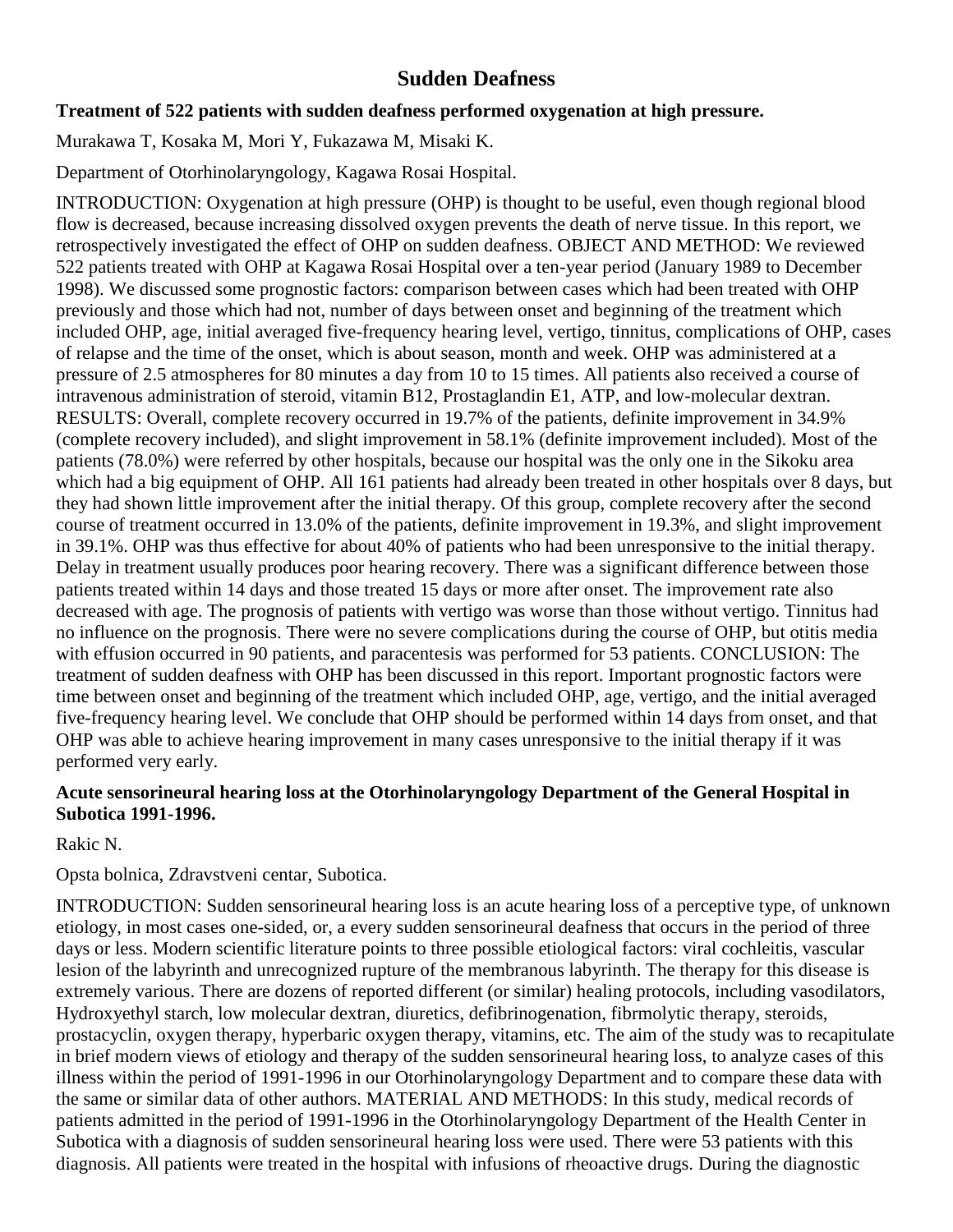procedure, all patients underwent a complete clinical otorhinolaryngologic examination, detailed anamnesis was taken, acoustic impedance tests (tympanometry) and tonal liminal audiometry were performed. Routine blood test was made (including complete blood picture, sedimentation rate, blood sugar) and a complete urine examination. Sometimes we demanded x-ray of the temporal bones (Schnller and Stenwers). A short increment sensitivity index (SISI) test and Carhart test were also made, if necessary. Function of the vestibular system was tested in cases when the vestibular symptoms were more strongly expressed. This test was made after passing an acute attack of vertiginous symptoms. Control audiometry was made on the seventh and on the fourteenth day after admission. This therapy consisted of an infusion of physiologic solution (NaCl) 250 or 500 ml twice daily to which 300 mg xanthinol nicotinate ampulla, paracetam 1 g ampulla, dipyridamole 10 mg ampulla and C-vitamin 10% 500 mg ampulla were applied. The number of paracetam and xanthinol nicotinate ampullas was raised on the 14/day, and then it fell to the starting value. The therapy lasted 17 days. Patients were given multivitamine peroral therapy, tranquilizers and diet without coffee, smoking and allergenic food. RESULTS AND DISCUSSION: The study included 53 patients, 27 (50.94%) female and 26 (49.06%) males (Graph 1). Their age (Graph 2) ranged between 16-71 years. The biggest group of patients was between 40-49 (39.62%) years of age. Distribution per year (Graph 3) shows that the incidence of the acute sensorineural hearing loss differs from the findings of other authors, especially in the period of 1991-1994, due to very few cases. Connection of this illness with seasons is shown in Graph 4. We had most cases during summer time (August, 16.98%). There is a mild rise in winter (December, 13.21%). The degree of the hearing loss in decibels is shown in the Graph 5. Most of the patients (75.47%) had mild or severely damaged hearing (40-85 dB). Period of the deafness before patients were admitted to the hospital, is shown in Graph 7. Most of them came in the first seven days after they experienced acute deafness (52.83%). Symptomatology of the persons with acute hearing loss is shown in Table 1. All of them had the feeling of deafness, and 50.94% also had tinnitus. Table 2 shows that only two patients had a pathologic finding (hypo function) on the vestibular caloric test. 57.14% of patients tested by this method showed a normal function of the vestibular apparatus. The recovery of he

#### **Effect of hyperbaric oxygen therapy in comparison to conventional or placebo therapy or no treatment in idiopathic sudden hearing loss, acoustic trauma, noise-induced hearing loss and tinnitus. A literature survey.**

Lamm K, Lamm H, Arnold W.

Department of Otolaryngology, Head and Neck Surgery, Klinikum rechts der Isar, Technical University of Munich, Germany. [k.lamm@lrz.tu-muenchen.de](mailto:k.lamm@lrz.tu-muenchen.de)

With the published clinical data to hand on the therapeutic results of patients with idiopathic sudden hearing loss, acoustic trauma or noise-induced hearing loss, it may be confirmed that 65% of those polypragmatically treated patients demonstrated a hearing improvement of 19 +/- 4 dB. In 35% of the cases, no hearing improvement was detected independent of the drugs administered. This corresponds to the results obtained from placebo-treated patients who demonstrated a hearing improvement of  $20 +12$  dB in 61% of cases and no hearing gain in 39% of cases (fig. 1). A different set of results was obtained from patients with a hearing loss who were treated either with prednisolone or placebo. The percentage of patients who achieved normal hearing again in the placebo-treated group amounted to 31% and 38% and in the verum-treated group 50% and 78%. It may be concluded that a placebo therapy is equally effective to that of all nonsteroidal drugs. Problems arise when comparing non-treated patients since information on spontaneous remission rates differs greatly in the references, i.e. between 25-68% for spontaneous full remissions and 47-89% for spontaneous partial remissions. From a statistical view, 35% and 39% of patients experienced no success with nonsteroidal drugs or placebo, respectively. These patients can still be helped with HBO therapy. 18 patients only underwent primary HBO therapy. In all other 50 studies evaluated here with a total of 4, 109 patients suffering from idiopathic sudden hearing loss, acoustic trauma or noise-induced hearing loss and/or tinnitus, HBO therapy was administered as a secondary therapy, i.e. following unsuccessful conventional therapy. If the onset of affliction was more than 2 weeks but no longer than 6 weeks, one half of the cases showed a marked hearing gain (in at least 3 frequencies of more than 20 dB), one-third showed a moderate improvement (10-20 dB) and 13% showed no hearing improvement at all (fig. 2). 4% no longer experienced tinnitus, 81.3% observed an intensity decrease and 1.2% an intensity increase of their tinnitus condition. 13.5% remained unchanged (fig. 2). If HBO therapy was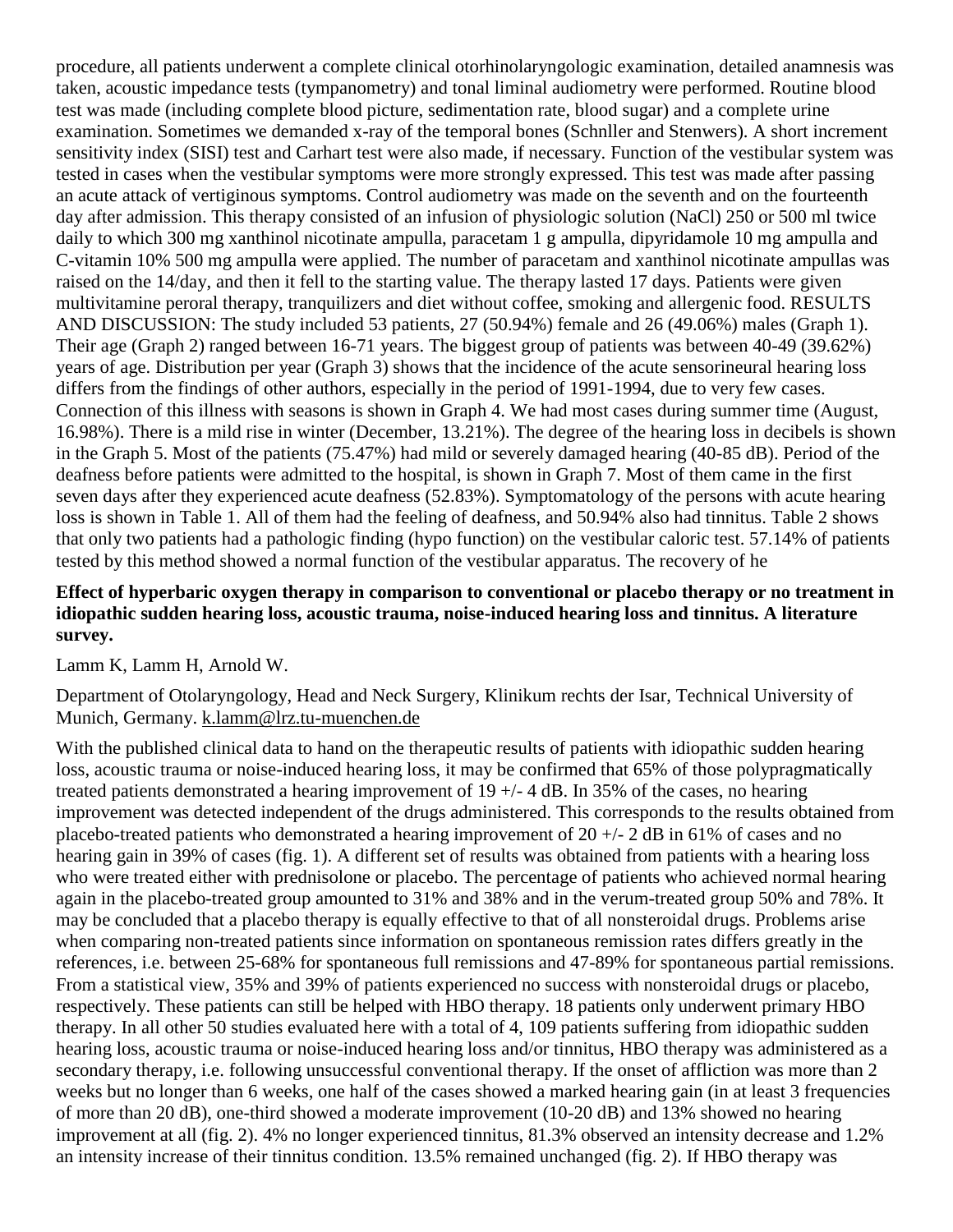administered at a later stage, but still within 3 months following onset of affliction, 13% showed a definite improvement in hearing, 25% a moderate improvement and 62% no improvement at all. 7% no longer suffered from tinnitus, 44% reported an intensity decrease, a similar percentage noticed no change and 5% a temporary deterioration of their tinnitus condition. If the onset of affliction was longer than 3 months up to several years, no hearing improvement can be expected in the majority of patients (fig. 3); however, one third of the cases reported an intensity decrease of tinnitus, 60-62% reported no change and 4-7% noticed a temporary intensity increase (fig. 4). In conclusion, it may be deduced that HBO therapy is recommended and warranted in those patients with idiopathic sudden deafness, acoustic trauma or noise-induced hearing loss within 3 months after onset of disorder.

## **Effectiveness of hyperbaric oxygen therapy in patients with acute and chronic cochlear disorders.**

Kau RJ, Sendtner-Gress K, Ganzer U, Arnold W.

Department of Otorhinolaryngology, Klinikum rechts der Isar, Technical University of Munich, Germany.

Over the course of 18 months 359 patients with defined acute and chronic inner ear disorders who had not responded to treatment with medication were given hyperbaric oxygen (HBO) therapy. The inner ear diseases of the patients were divided, based on the duration of their conditions, into four symptomatic groups. Of the patients who had had hearing loss for less than 3 months, noticeable improvement or complete recovery was seen in 13% (20 dB in at least three test frequencies); 25.2% showed an improvement between 10 and 20 dB. Changes up to 10 dB or less were not considered to be positive. Patients with a pretreated hearing loss for more than 3 months had markedly less benefit from HBO therapy. Two percent regained normal hearing function. In 30% an improvement of more than 10 dB was achieved. For patients who had suffered from tinnitus for less than 3 months excellent improvement was seen in 6.7% and noticeable improvement in 44.3% expressed by means of a visual analog scale. In 44.3% the tinnitus was described as unchanged. Patients who had had tinnitus for more than 3 months before HBO therapy showed a less favorable response to HBO. In none of the patients did the tinnitus disappear; 34.4% of the patients described a noticeable improvement in their complaints.

#### **Therapeutic effect of hyperbaric oxygenation in acute acoustic trauma.**

Vavrina J, Muller W.

Depart. of Otorhinolaryngology, Kantonsspital, Luzern, Switzerland.

Retrospectively 78 patients with uni- or bilateral acute acoustic trauma (AAT) were evaluated to assess the therapeutic effect of hyperbaric oxygenation (HBO). All subjects received saline or dextran (Rheomacodrex) infusions with Ginkgo extracts (Tebonin) and prednisone. Thirty six patients underwent additional hyperbaric oxygenation at a pressure of 2 atmospheres absolute for 60 minutes once daily. Both treatment groups were comparable as far as age, gender, initial hearing loss and prednisone dose are concerned. The delay of therapy onset was 15 hours in both groups and treatment was started within 72 hours in all cases. Control audiometry was performed after 6.5 days, when the HBO group had had 5 exposures to hyperbaric oxygenation. The average hearing gain in the group without HBO was 74.3 dB and in the group treated additionally with HBO 121.3 dB ( $P < 0.004$ ). It is concluded, that hyperbaric oxygenation significantly improves hearing recovery after AAT. Therefore acute acoustic trauma with significant hearing threshold depression remains an otological emergency. Minimal therapy involving waiting for spontaneous recovery, which is mostly incomplete leaving a residual C5 or C6 and handicapping tinnitus, is not the treatment of choice. Randomized prospective clinical trials with a larger patient series are needed and further experimental studies are required to understand the physiological mechanisms of HBO responsible for the clinical success in AAT.

## **Value of the association of normovolemic dilution and hyperbaric oxygenation in the treatment of sudden deafness. A retrospective study.**

Zennaro O, Dauman R, Poisot A, Esteben D, Duclose JY, Bertrand B, Cros AM, Milacic M, Bebear JP.

Interne des hopitaux, Service ORL, CHU Pellegrin, Bordeaux.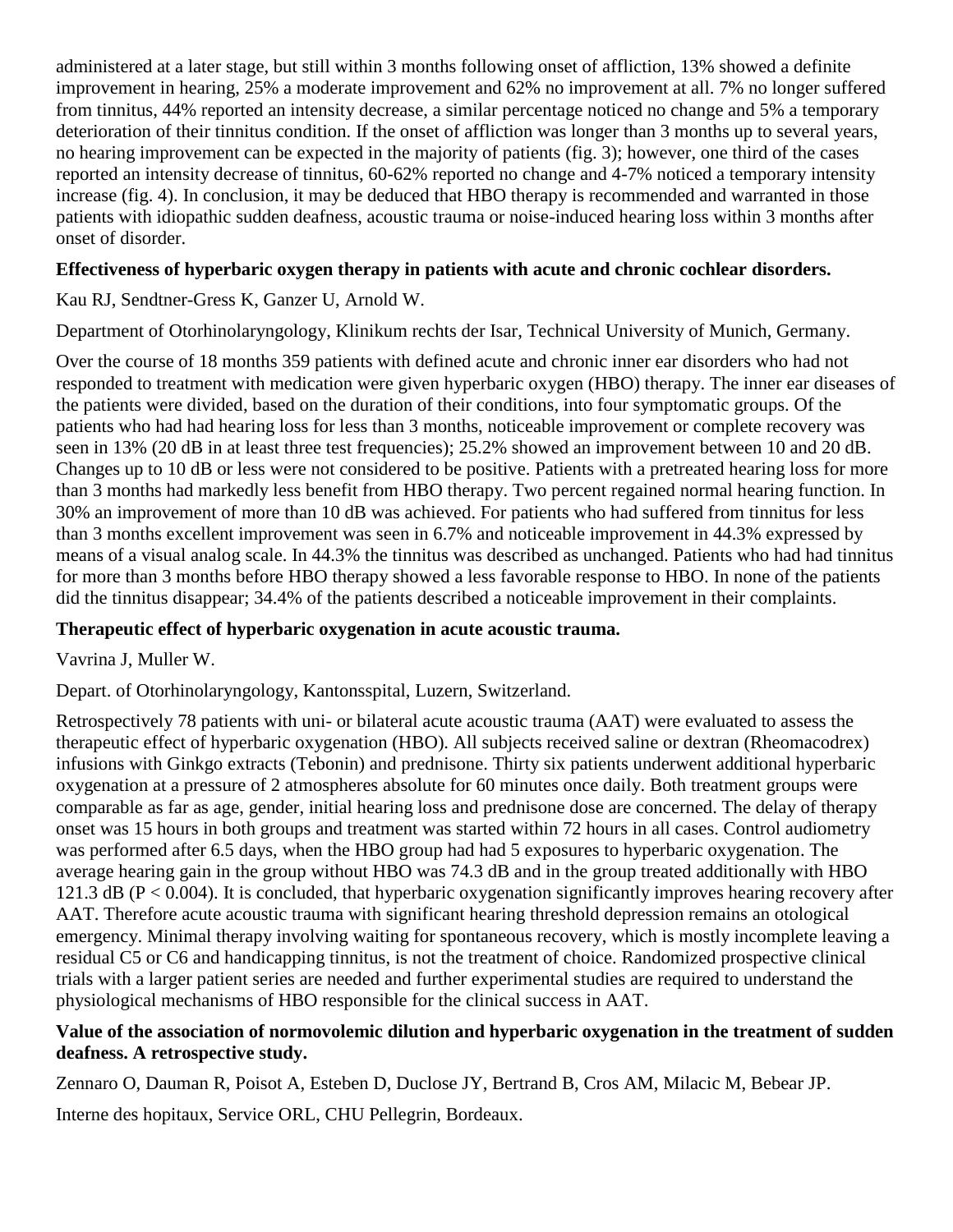The multiple treatments of sudden deafness shows how this pathology still remains quite unknown. The authors present a retrospective study of 87 patients treated by normovolemic hemodilution associated to hyperbaric oxygenation. They obtain a total a 60% of significant recovery (ratio between hearing gain and initial hearing loss, above 25%) and in severe hearing loss (threshold between 70 and 90 dB) 60% of good results (ratio above 50%). The importance of the initial form of audiogram and the presence of dizziness as prognostic factors is not confirmed. On the other hand, the evolution of tinnitus is correlated with the deafness and it is a supplementary means to evaluate the therapeutic efficiency. Moreover the persistence of tinnitus represents an important after effect. Sudden deafness still remains a medical emergency and the delay for carrying out any treatment should be as short as possible. On the other hand it is possible to reduce hospital stay by two sessions of hyperbaric oxygenation per day.

## **Clinical and animal experiment studies to optimize the therapy for acute acoustic trauma.**

## Pilgramm M.

ENT Department, Federal German Armed Forces Hospital, Bundeswehrkrankenhaus, Detmold.

Despite extensive educational measures and improved ear protection, acute acoustic trauma still represents a major problem for the young soldier in the Federal Armed Forces. The aim of the investigation was thus to establish the optimum therapeutic scheme that could be applied by the generally young and still inexperienced unit medical officer to patients who had suffered acute acoustic trauma and to demonstrate the therapeutic scheme in animal experiments. In the clinical section, ten studies conducted on 500 patients who had suffered acute acoustic trauma made it possible to show that the combination of low-molecular dextran, or lowmolecular hydroxyethyl starch, and hyperbaric oxygenation produced the best therapeutic results in terms of hearing gain and tinnitus elimination by a statistically significant margin. The studies only included patients who showed no tendency towards spontaneous recovery, with strict exclusion criteria being applied. Through animal experiments, it was seen that hyperbaric oxygenation, in the manner in which we conducted it (100% oxygen at 2.5 bar), leads to an increase in the oxygen partial pressure in the perilymph of the guinea pig cochlea. This is due partly to diffusion and partly to the blood flow. In a further experimental approach using animals, it proved possible to show that 60 hours after damage by acoustic trauma and hyperbaric oxygenation, the number of inner ear sensory cells that had suffered morphological damage in the animal was lower than without the hyperbaric oxygenation by a statistically significant margin. At the same time, valuable information was gained on the epidemiology of acute acoustic trauma.

#### **Hyperbaric oxygen therapy in sudden deafness.**

#### Pilgramm M, Lamm H, Schumann K.

Based on two independent studies, an attempt is made in this paper to demonstrate the effect of hyperbaric oxygen therapy used as a supportive measure to accompany standard treatment in recent acute loss of hearing and in acute loss of hearing where preoperative treatment has proved unsatisfactory. Whereas hyperbaric oxygen therapy is superior to the standard treatment alone as far as the cochlear perception dysacousis and tinnitus in recent acute loss of hearing are concerned, these results could not be reproduced in existing, preoperatively treated acute loss of hearing. As such, hyperbaric oxygen therapy under the strict supervision of a specialist physician has proved an effective supportive measure in the treatment of recent acute loss of hearing.

#### **Treatment of sudden deafness: first results of a comparative study.**

Dauman R, Cros AM, Poisot D.

A comparative study is undertaken in 36 cases of sudden deafness in order to appreciate the efficiency of three therapies: vaso-active drug and steroid administered through continuous perfusions, normovolemic hemodilution, and hyperbaric oxygen therapy. Groups are homogeneous with respect to age, time elapsed between onset of deafness and treatment, occurrence of vertigo, degree of hearing loss, and audiometric pattern. Results are expressed in terms of pure tone threshold improvement (dB), audiometric ratio recovery taking into account initial hearing loss, and effects upon tinnitus. These data are complemented with electrophysiological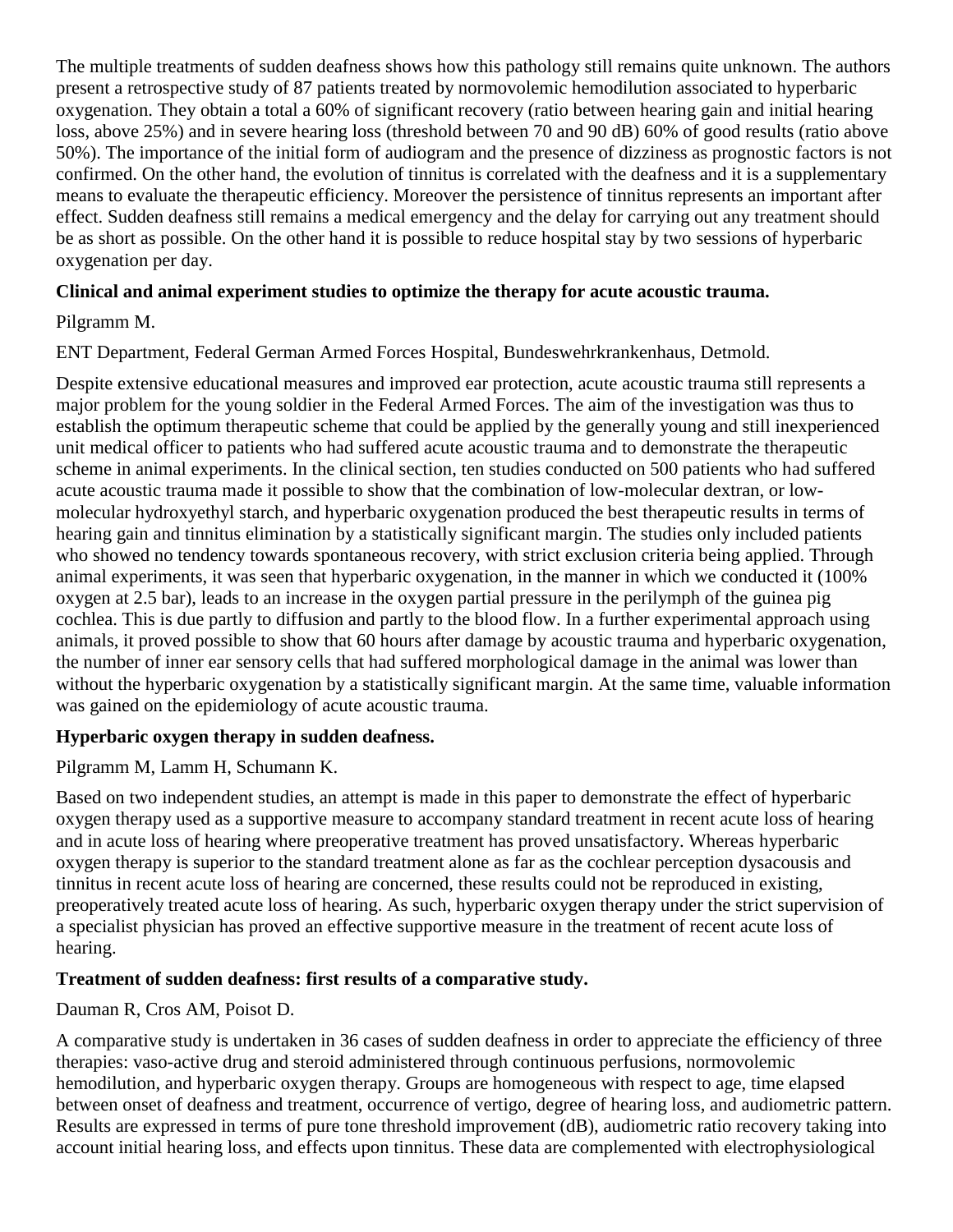measures (click-evoked electrocochleography and auditory brainstem responses). Analysis of variance does not show significant differences among the three procedures. Mechanisms and possible usefulness are discussed, keeping in mind the difficulty of ascertaining the real efficiency of therapies with respect to spontaneous recovery.

# **Hyperbaric oxygen therapy for acute acoustic trauma.**

Pilgramm M, Schumann K.

We conducted a study on the effect of hyperbaric oxygen therapy on 122 soldiers following acute acoustic trauma. The patients included in this study, after the effect of spontaneous recovery had largely been excluded, were randomly allocated to four treatment groups. The results of our studies show that hyperbaric oxygen therapy shortens the course of healing with respect to high-pitch perception dysacusis. The results of treatment after an observation period of 6 weeks is also more favorable when patients are treated with oxygen when compared to patients given infusions or vasoactive substances. Similarly, the use of hyperbaric oxygen therapy also reduces the frequency of relapse following discharge from hospital. In contrast, the vasoactive substance chosen in our studies (betahistine) failed to have a favorable effect on the course of healing. Our study has also shown that no method can compare with hyperbaric therapy in eliminating tinnitus following acoustic trauma.

# **Sudden deafness accompanied by asymptomatic mumps.**

Okamoto M, Shitara T, Nakayama M, Takamiya H, Nishiyama K, Ono Y, Sano H.

Department of Otolaryngology, Kitasato University, Kanagawa, Japan.

In this study we investigated asymptomatic mumps as a possible cause of sudden deafness. We studied 131 sudden deafness patients by measuring their serum mumps antibody values. Positive IgM antibody results, which strongly suggest recent mumps infection, were revealed in 9 of the 130 patients tested (6.9%). Asymptomatic mumps infections are apparently closely related to sudden deafness. Further studies will provide more definite diagnoses of mumps deafness and might be applicable to the treatment of such hearing loss.

# **Malignant or necrotizing otitis externa: experience in 22 cases**

Martel J, Duclos JY, Darrouzet V, Guyot M, Bebear JP.

Service d'ORL et de chirurgie cervico-faciale, Service de medecine nucleaire, Hopital Pellegrin C.H.U. de Bordeaux, 33076 Bordeaux Cedex.

Malignant or progressive necrotizing otitis extrema is an uncommon but severe infectious condition of the external auditory canal. Over a period of four years, we treated 22 patients: 60% had diabetes (1/4 insulin dependent) and 13% were immunodepressed. The causal germ was Pseudomonas aeruginosa in 87% of cases. The pretherapeutic work-up included a computed tomography scan and a technetium scintigraphy to confirm diagnosis and assess extension. Repeated scintigraphies with gallium were used to follow the course under treatment. Medical treatment was used in most cases (16/22) with parenteral antibiotic therapy using a thirdgeneration cephalosporin (ceftazidime or ceftriaxone) and a fluoroquinolone (ciprofloxacin or ofloxacin) and, if there was no contraindication, hyperbaric oxygen. Surgery is not indicated in malignant otitis externa. We had a 95% cure rate with only 10% recurrence. We reviewed the data in the literature on malignant otitis externa and present the important diagnostic, imaging and therapeutic aspects.

# **Antioxidants and hyperbaric oxygenation in the treatment of sensorineural hearing loss in children**

[Muminov AI,](http://www.ncbi.nlm.nih.gov/entrez/query.fcgi?db=pubmed&cmd=Search&itool=pubmed_AbstractPlus&term=%22Muminov+AI%22%5BAuthor%5D) [Khatamov ZhA,](http://www.ncbi.nlm.nih.gov/entrez/query.fcgi?db=pubmed&cmd=Search&itool=pubmed_AbstractPlus&term=%22Khatamov+ZhA%22%5BAuthor%5D) [Masharipov RR.](http://www.ncbi.nlm.nih.gov/entrez/query.fcgi?db=pubmed&cmd=Search&itool=pubmed_AbstractPlus&term=%22Masharipov+RR%22%5BAuthor%5D)

# [Vestn Otorinolaringol.](javascript:AL_get(this,%20) 2002;(5):33-4.

Efficiency of hyperbaric oxygenation (HBO) in combination with antioxidants was studied in 36 children aged 1-14 years with neurosensory hypoacusis vs standard treatment. A course of HBO consisted of 10 sessions (1.4 atm) for 40 min. The response was registered in 72.2% patients. It manifested in improvement of sound perception at 5-25 dB. The highest effectiveness was seen in acute neurosensory hypoacusis. Thus, HBO in combination with antioxidants is recommended in combined treatment of neurosensory hypoacusis in children.